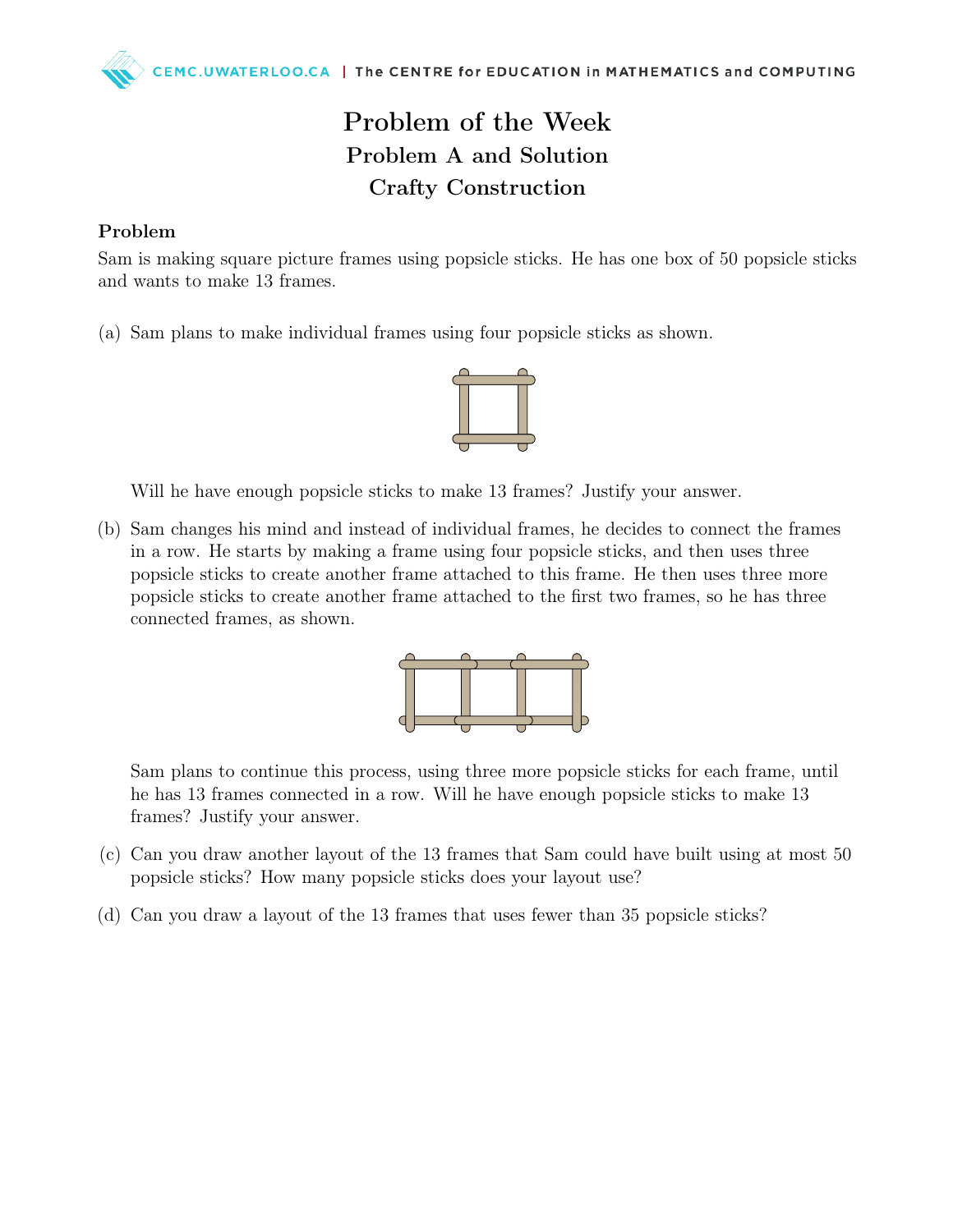## Solution

(a) Since each frame requires 4 popsicle sticks, the total number of popsicle sticks required for 13 frames is equal to  $13 \times 4 = 52$ .

Alternatively, we could make a table showing the number of frames and the number of popsicle sticks required.

| <b>Number of Frames</b> | <b>Number of Popsicle Sticks</b> |
|-------------------------|----------------------------------|
| 1                       | 4                                |
| 2                       | 8                                |
| 3                       | 12                               |
| 4                       | 16                               |
| 5                       | 20                               |
| 6                       | 24                               |
| 7                       | 28                               |
| 8                       | 32                               |
| 9                       | 36                               |
| 10                      | 40                               |
| 11                      | 44                               |
| 12                      | 48                               |
| 13                      | 52                               |

Either way, since it will take 52 popsicle sticks to make 13 individual frames, Sam will not have enough popsicle sticks to make all the frames.

(b) The first frame uses 4 popsicle sticks but the other 12 frames use only 3 popsicle sticks each. So the total number of popsicle sticks required can be found by adding 4 to  $12 \times 3$ . Since  $12 \times 3 = 36$ , this gives a total of  $4 + 36 = 40$  popsicle sticks.

Alternatively, we could make a table showing the number of frames and the number of popsicle sticks required.

| <b>Number of Frames</b> | <b>Number of Popsicle Sticks</b> |
|-------------------------|----------------------------------|
| 1                       | 4                                |
| $\overline{2}$          | 7                                |
| 3                       | 10                               |
| $\overline{4}$          | 13                               |
| 5                       | 16                               |
| 6                       | 19                               |
| 7                       | 22                               |
| 8                       | 25                               |
| 9                       | 28                               |
| 10                      | 31                               |
| 11                      | 34                               |
| 12                      | 37                               |
| 13                      | 40                               |

Either way, since it will take 40 popsicle sticks to build a row of 13 connected frames, Sam will have enough popsicle sticks to make all the frames.